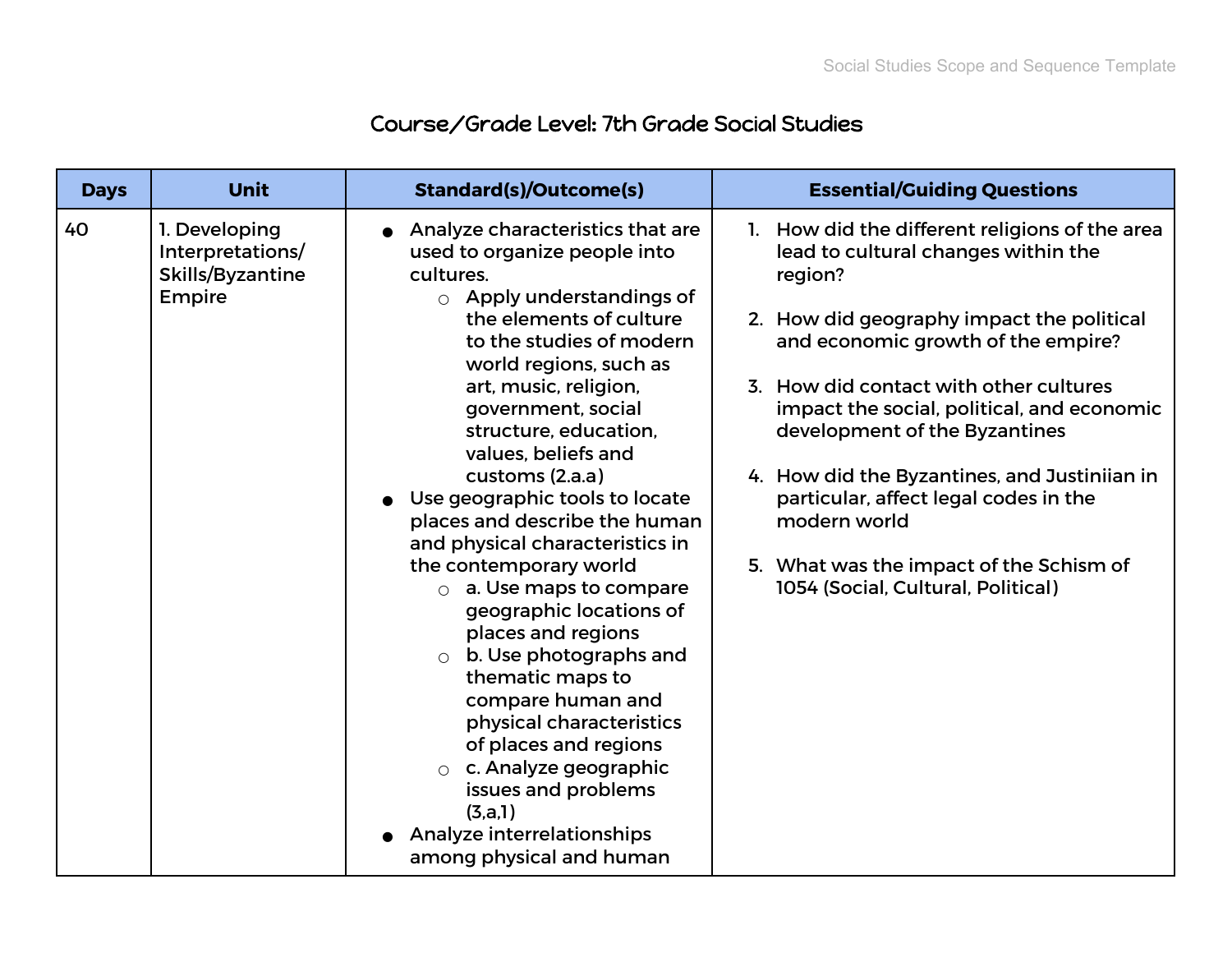| characteristics that shape the<br>identity of places and regions<br>around the world (3,b,1)<br>$\circ$ A. Identify and describe<br>physical characteristics<br>that influenced human<br>settlement<br><b>B. Explain how physical</b><br>$\circ$<br>and human<br>characteristics of a region<br>such as vegetation,<br>climate, minerals,<br>population density and<br>religion, affect its<br>economic growth and<br>the way people make a<br>living<br>C. Analyze how regional<br>$\bigcirc$<br>characteristics and<br>interests including<br>economic development,<br>climate, and the<br>environmental impact<br>government policies<br>$\circ$ D. Identify geographic<br>factors that have<br>influenced international<br>relations and economic<br>development in world<br>regions, such as trade,<br>infrastructure, and health<br>issues<br>Analyze why and how people |  |
|--------------------------------------------------------------------------------------------------------------------------------------------------------------------------------------------------------------------------------------------------------------------------------------------------------------------------------------------------------------------------------------------------------------------------------------------------------------------------------------------------------------------------------------------------------------------------------------------------------------------------------------------------------------------------------------------------------------------------------------------------------------------------------------------------------------------------------------------------------------------------------|--|
| in contemporary world regions<br>modify their natural                                                                                                                                                                                                                                                                                                                                                                                                                                                                                                                                                                                                                                                                                                                                                                                                                          |  |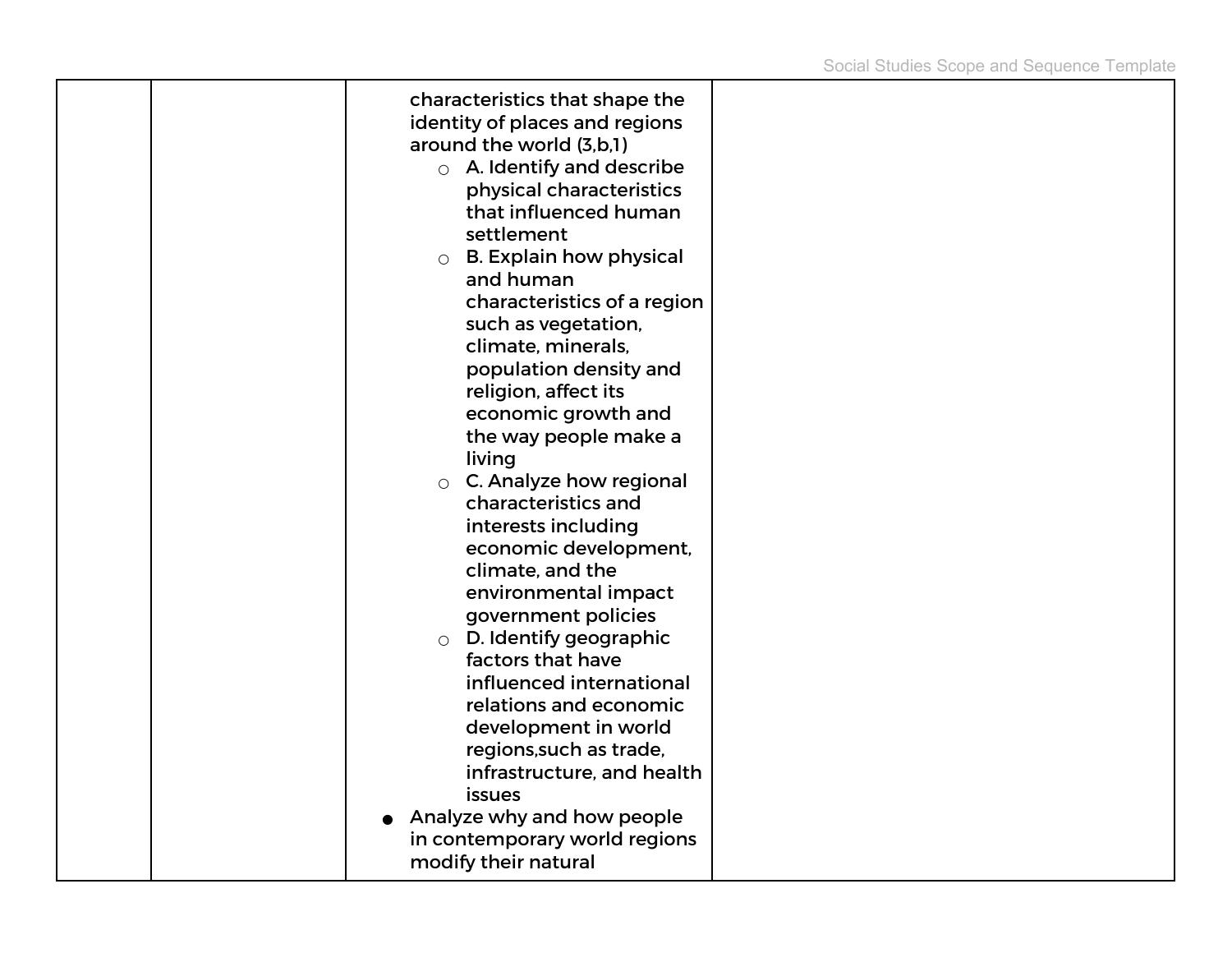|    |           | environment and the impact of<br>those modifications (3,d,1)<br><b>Examine how increasing</b><br>diversity in global societies<br>results from immigration,<br>settlement, and economic<br>development (2.0.b2)                                                                                                                                                                                                                                                                                                                                                                                                                                                                                                                                  |                                                                                                                                                                                                                                                                                                                                                                                                                                                                                                                                                                                                                                                                                                                       |
|----|-----------|--------------------------------------------------------------------------------------------------------------------------------------------------------------------------------------------------------------------------------------------------------------------------------------------------------------------------------------------------------------------------------------------------------------------------------------------------------------------------------------------------------------------------------------------------------------------------------------------------------------------------------------------------------------------------------------------------------------------------------------------------|-----------------------------------------------------------------------------------------------------------------------------------------------------------------------------------------------------------------------------------------------------------------------------------------------------------------------------------------------------------------------------------------------------------------------------------------------------------------------------------------------------------------------------------------------------------------------------------------------------------------------------------------------------------------------------------------------------------------------|
| 40 | 2. Europe | • Analyze the historic events,<br>documents, and practices that<br>are the foundations of political<br>systems around the world<br><b>Examine and report examples</b><br>of historic events, documents<br>and practices that have<br>influenced (Feudalism)<br>Analyze the roles of institutions<br>and governments in early<br>world history<br>regarding public policy and<br><b>issues</b><br>Describe the conflict between<br>the church and the state in the<br>formation and implementation<br>of policy (Roman Catholic<br>Church)<br>Analyze perspectives regarding<br>issues in a feudal society, such<br>as the church leaders v. lords of<br>the manor, joining the<br>Crusades, the growth of trade<br>(Crusades, Feudalism, Plague) | 1. How did historic events, docs, institutions<br>and practices that create and influence<br>the foundation and end of the feudal<br>system?<br>2. How did the growth of guilds impact<br>medieval society?<br>3. How was the conflict between the<br>Roman Catholic Church and the state<br>formative in the implementation of<br>policy?<br>4. How did feudal governments protect or<br>fail to protect individuals and groups?<br>5. How did Charlemagne's rule impact<br>social, political, cultural, and economic<br>development in Medieval Europe?<br>Describe the social, cultural and economic<br>power of the Catholic Church and the conflict<br>between church and state power during the<br>middle ages. |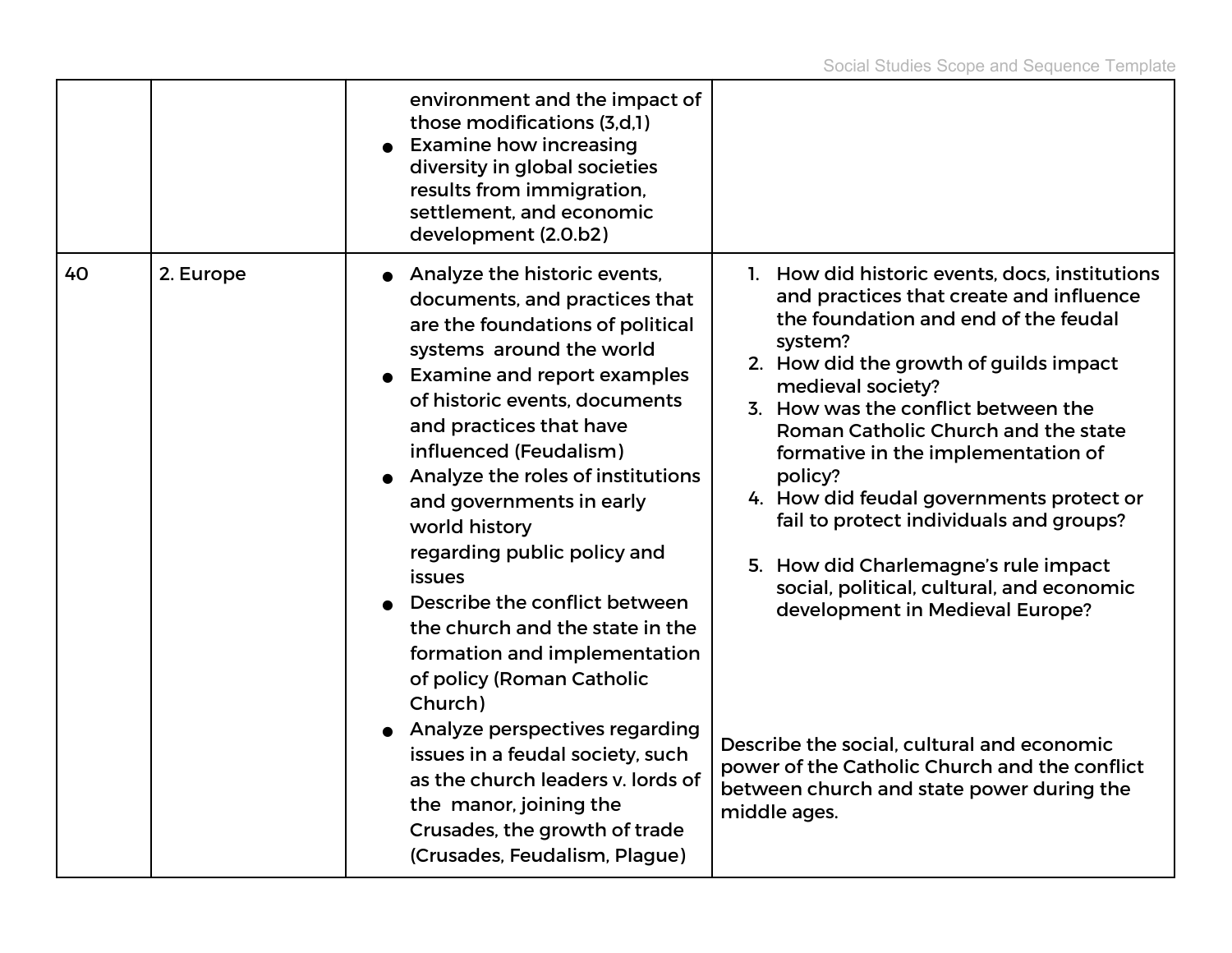|  | • Analyze the historic events,<br>documents, and practices in<br>early world history that are the<br>foundations of political | What purpose did castles serve in society and in<br>the feudal government?<br>Explain the impacts of physical features on                               |
|--|-------------------------------------------------------------------------------------------------------------------------------|---------------------------------------------------------------------------------------------------------------------------------------------------------|
|  | systems (Feudalism, English Bill<br>of Rights, Magna Carta, Decline<br>of Feudalism-leads to                                  | medieval society.                                                                                                                                       |
|  | Monarchy)<br>$\bullet$ Examine and report on the<br>roots of democratic principles<br>in World History (Magna Carta,          |                                                                                                                                                         |
|  | <b>English Bill of Rights)</b><br>Examine the decline of<br>feudalism and the emergence<br>of monarchies (Feudalism)          |                                                                                                                                                         |
|  | Analyze the roles of<br>governments around the world                                                                          |                                                                                                                                                         |
|  | regarding public policy and<br><i>issues</i>                                                                                  | Using a variety of textual resources<br>Analyze the effectiveness of the feudal system<br>in addressing the needs of citizens.                          |
|  | Evaluate the effectiveness of<br>the various policies of<br>governments in addressing<br>issues, such as health, poverty,     |                                                                                                                                                         |
|  | crime, security, and<br>environmental concerns<br>(Growth of towns and cities)<br>• Analyze the methods used by               | Analyze the events, groups, individuals and<br>policies that served to shift political power and<br>lay the foundations for more democratic<br>reforms. |
|  | individuals and groups to<br>shape governmental policy and<br>actions in early world history                                  | Analyze the relevancy of sources and                                                                                                                    |
|  | (Magna Carta)                                                                                                                 | perspectives of information (Sourcing,                                                                                                                  |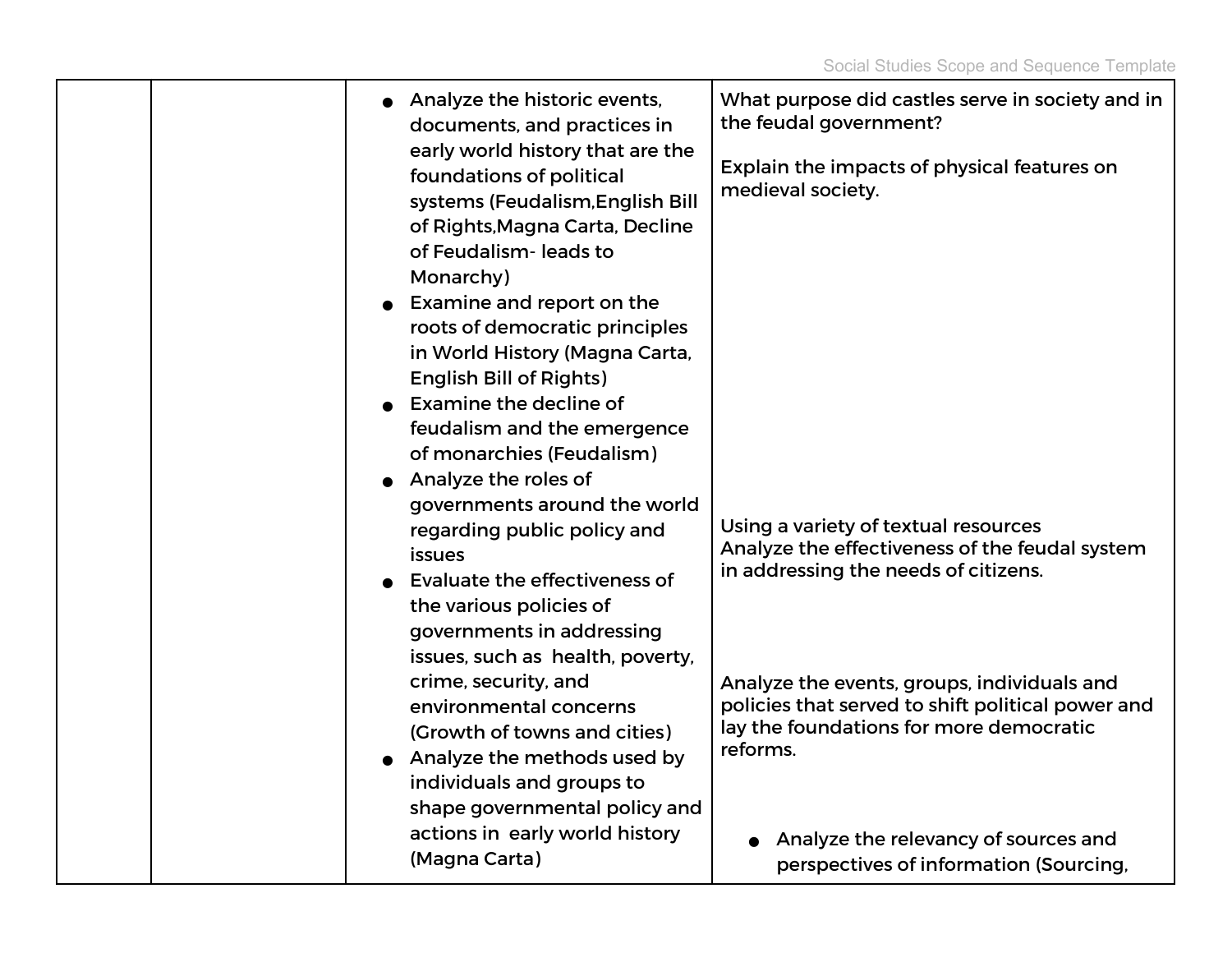Social Studies Scope and Sequence Template

| Compare methods used in<br>early world history to change<br>governments, such as coups,<br>elections and revolts (William<br>the Conqueror, Frankish Kings,<br>Magna Carta)<br>Examine how religion shaped<br>and influenced government<br>policy (Roman Catholic<br>Church)<br>Analyze the importance of civic<br>participation as a citizen of<br>early world history (Magna<br>Carta)<br>Analyze the usefulness of<br>various sources of information<br>used to make political<br>decisions (Castles, Manors,<br>Guilds) | Bias)<br>Analyze the individual rights and<br>responsibilities in an medieval world<br>civilization<br>Explain how international rules and laws<br>protect individual rights and protect the<br>common good               |
|-----------------------------------------------------------------------------------------------------------------------------------------------------------------------------------------------------------------------------------------------------------------------------------------------------------------------------------------------------------------------------------------------------------------------------------------------------------------------------------------------------------------------------|---------------------------------------------------------------------------------------------------------------------------------------------------------------------------------------------------------------------------|
| Explain why common people<br>did not have a voice in ancient<br>civilizations (Roman Catholic<br>Church, Feudalism)<br>Analyze the relevancy of<br>sources and perspectives of<br>information (Sourcing, Bias)<br><b>Evaluate how medieval</b><br>governments around the world<br>protected or failed to protect<br>the rights of individuals and                                                                                                                                                                           | Analyze the concept of culture and the<br>characteristics of Medieval European culture.<br>Describe the physical geography of Europe and<br>how those features influenced the culture of<br>Europeans in the middle ages. |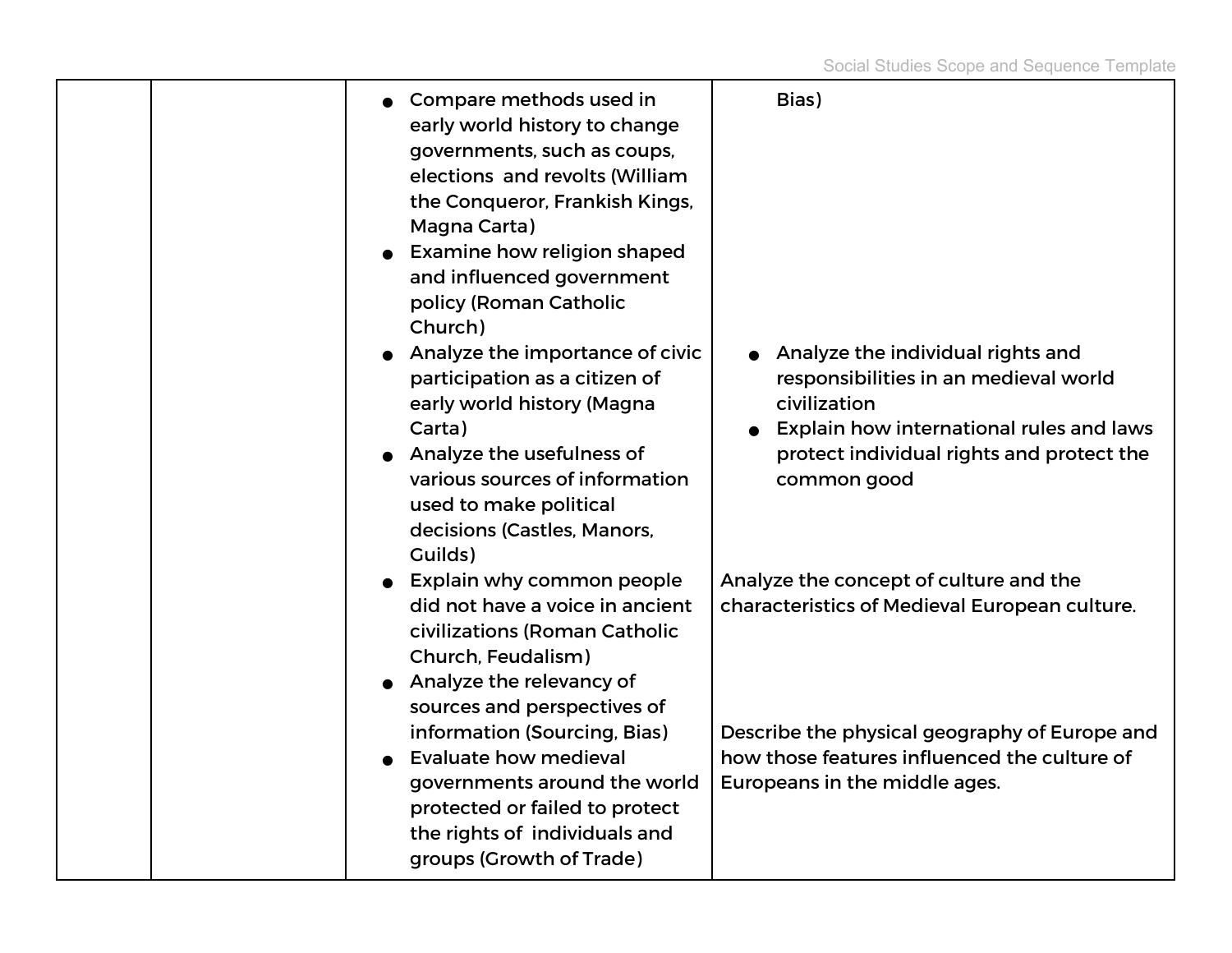| <b>Examine the balance between</b><br>providing for the common<br>good of the manor v. the rights<br>of the individual serf<br>Analyze the individual rights<br>and responsibilities in an<br>medieval world civilization<br><b>Explain how international rules</b><br>and laws protect individual<br>rights and protect the common<br>good.<br>Analyze characteristics that are<br>used to organize people into<br>cultures (Feudalism)<br>Apply understandings of the<br>elements of culture to the<br>studies of modern world<br>regions, such as art, music,<br>religion, government, social<br>structure, education, values,<br>beliefs and customs (Europe<br>Achievements) |                                                                             |
|-----------------------------------------------------------------------------------------------------------------------------------------------------------------------------------------------------------------------------------------------------------------------------------------------------------------------------------------------------------------------------------------------------------------------------------------------------------------------------------------------------------------------------------------------------------------------------------------------------------------------------------------------------------------------------------|-----------------------------------------------------------------------------|
| Describe the characteristics of<br>a sovereign nation, such as the<br>legitimate use of authority,<br>autonomy and establishment<br>of borders (William the<br>Conqueror, Charlemagne)<br>Describe how location and<br>environment influenced early<br>world cultures (Physical                                                                                                                                                                                                                                                                                                                                                                                                   | Use geographic and mapping tools to locate<br>places and regions in Europe. |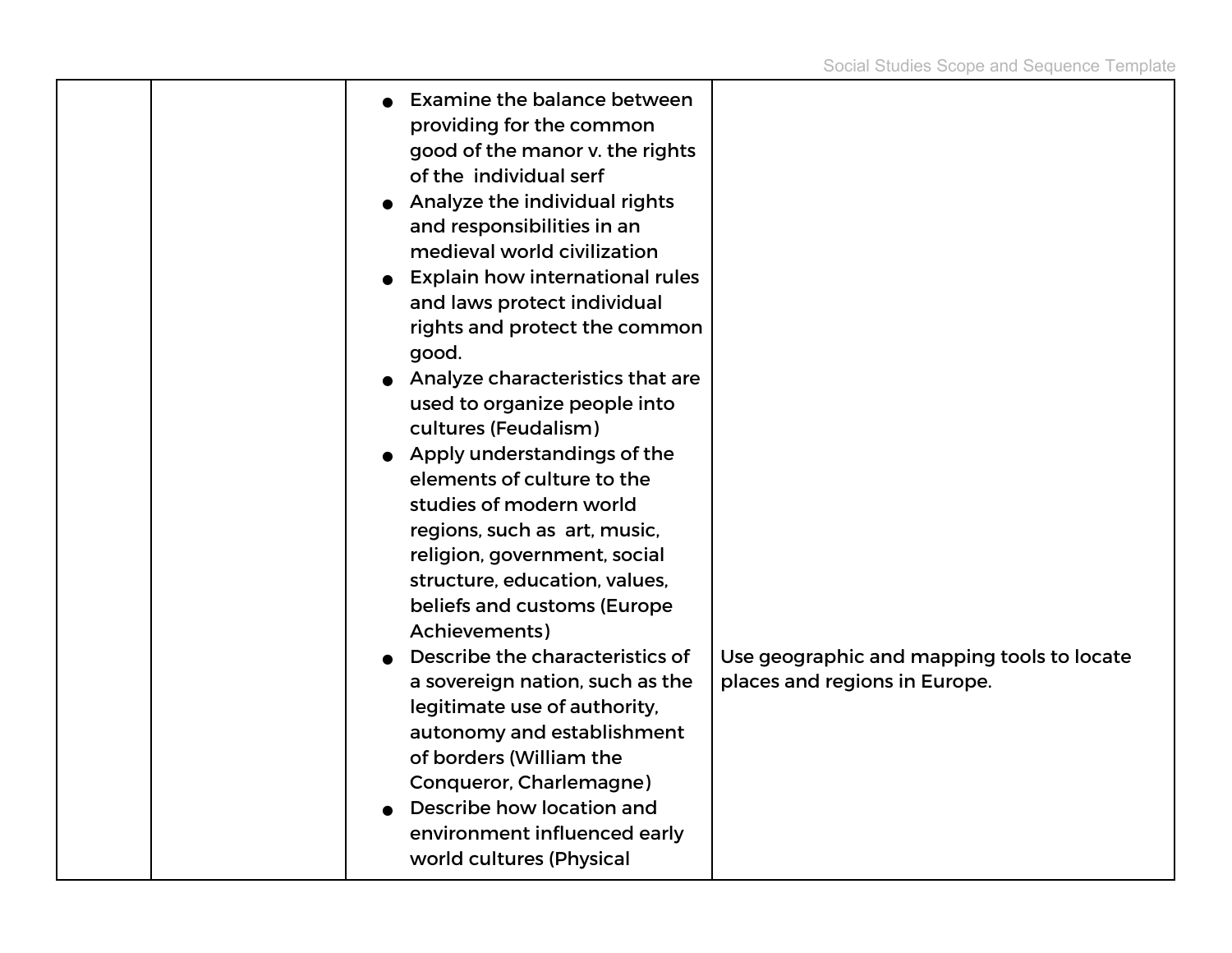|  | Features)                             |                                                |
|--|---------------------------------------|------------------------------------------------|
|  | <b>Explain how cultural diffusion</b> |                                                |
|  | influenced the development of         |                                                |
|  | cultures. Describe factors that       |                                                |
|  | resulted in cultural diffusion.       |                                                |
|  | such as trade, conflict and           |                                                |
|  |                                       |                                                |
|  | migration                             |                                                |
|  | Analyze how increased                 |                                                |
|  | diversity in early world history      |                                                |
|  | resulted from                         |                                                |
|  | immigration, settlement               |                                                |
|  | patterns and economic                 |                                                |
|  | development                           |                                                |
|  | Describe the impact of various        |                                                |
|  | religions on a civilization, such     |                                                |
|  | as its effect on political,           |                                                |
|  | economic and social systems           |                                                |
|  | <b>Examine the causes and effects</b> |                                                |
|  | of social, economic, and              |                                                |
|  | political conflict such as the        |                                                |
|  | <b>Crusades</b>                       |                                                |
|  | Use geographic tools to locate        |                                                |
|  | places and describe the human         |                                                |
|  | and physical characteristics in       | Describe the demographics of populations and   |
|  | early world history                   | the factors that influence the rise, fall, and |
|  | Use geographic tools to locate        | movement of populations in Europe during the   |
|  | places and describe the human         | middle ages.                                   |
|  | and physical characteristics in       |                                                |
|  | the contemporary world                |                                                |
|  | Use photographs and thematic          |                                                |
|  | maps to compare human and             |                                                |
|  |                                       |                                                |

т

┯

т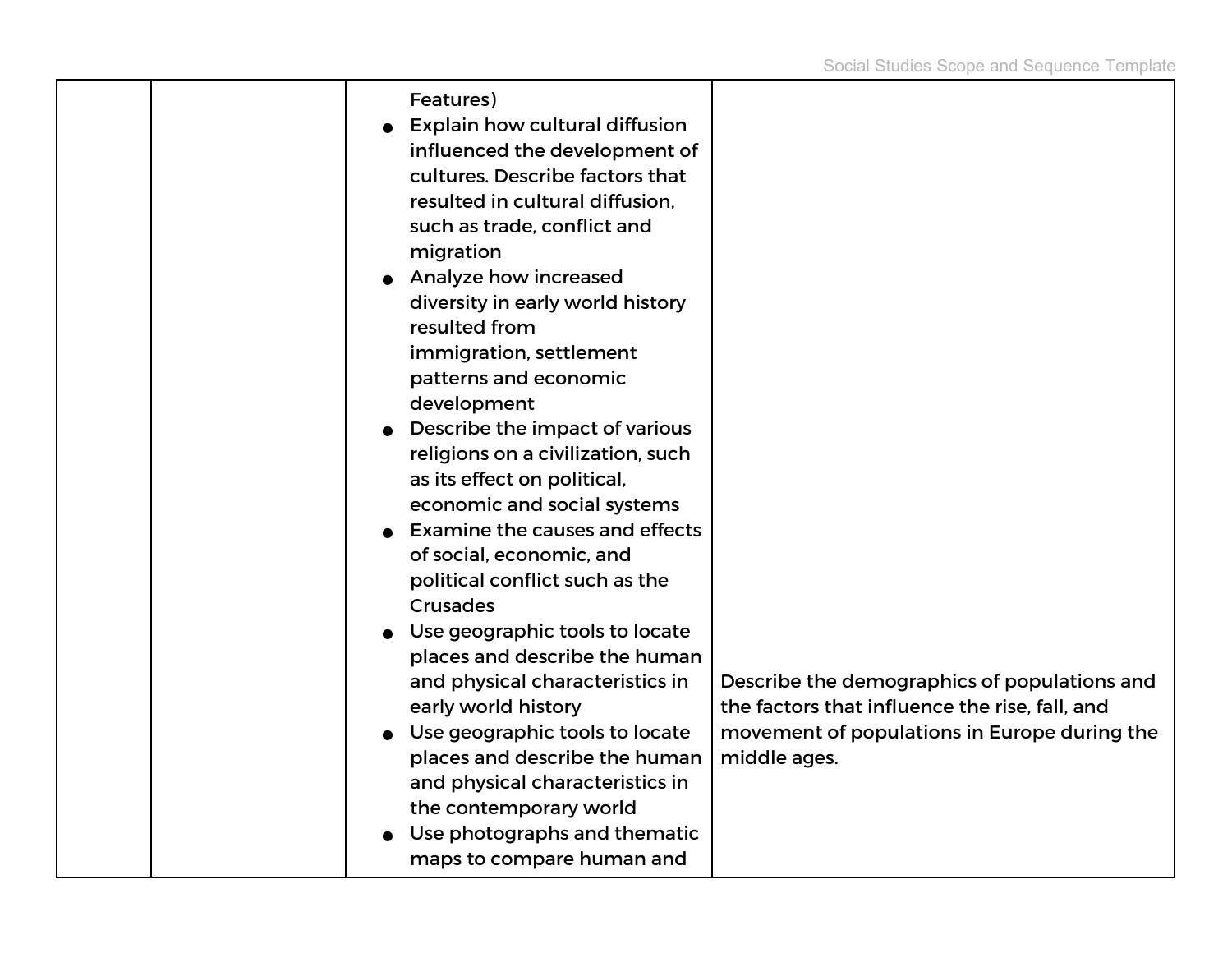|    |                | physical characteristics of<br>places and regions<br>• Examine how physical and<br>human characteristics shape<br>the identity of places and<br>regions and influence the<br>development of civilizations in<br>world history<br>Identify and describe physical<br>characteristics that influenced<br>human settlement                                                                                                                                                                                                          |                                                                                                                                                                                                                                                                                                                                                                         |
|----|----------------|---------------------------------------------------------------------------------------------------------------------------------------------------------------------------------------------------------------------------------------------------------------------------------------------------------------------------------------------------------------------------------------------------------------------------------------------------------------------------------------------------------------------------------|-------------------------------------------------------------------------------------------------------------------------------------------------------------------------------------------------------------------------------------------------------------------------------------------------------------------------------------------------------------------------|
| 20 | 3. Middle East | • Analyze how the people of the<br>Arabian Peninsula adapted to<br>and modified their<br>environment.<br>Describe the conditions that<br>led to the growth of trade in<br>the Arabian Peninsula.<br>Identify the influences of<br>Christianity and Judaism on<br>Muhammad and the<br>developmentt of Islam.<br>Explain the key beliefs of Islam<br>(5 Pillars, Quaran, Hadith, etc).<br>• Explain the impact of<br>Muhammad's death on the<br><b>Middle East.</b><br>Summarize the development<br>and expansion of early Islam. | How did the geography of the region<br>1.<br>affect the development of Middle Eastern<br>culture?<br>2. How does religion impact culture,<br>government, and economics?<br>3. What important innovations &<br>adaptations did medieval Muslims make?<br>4. How does the development of the Middle<br>East influence the medieval world and<br>impact our culture today? |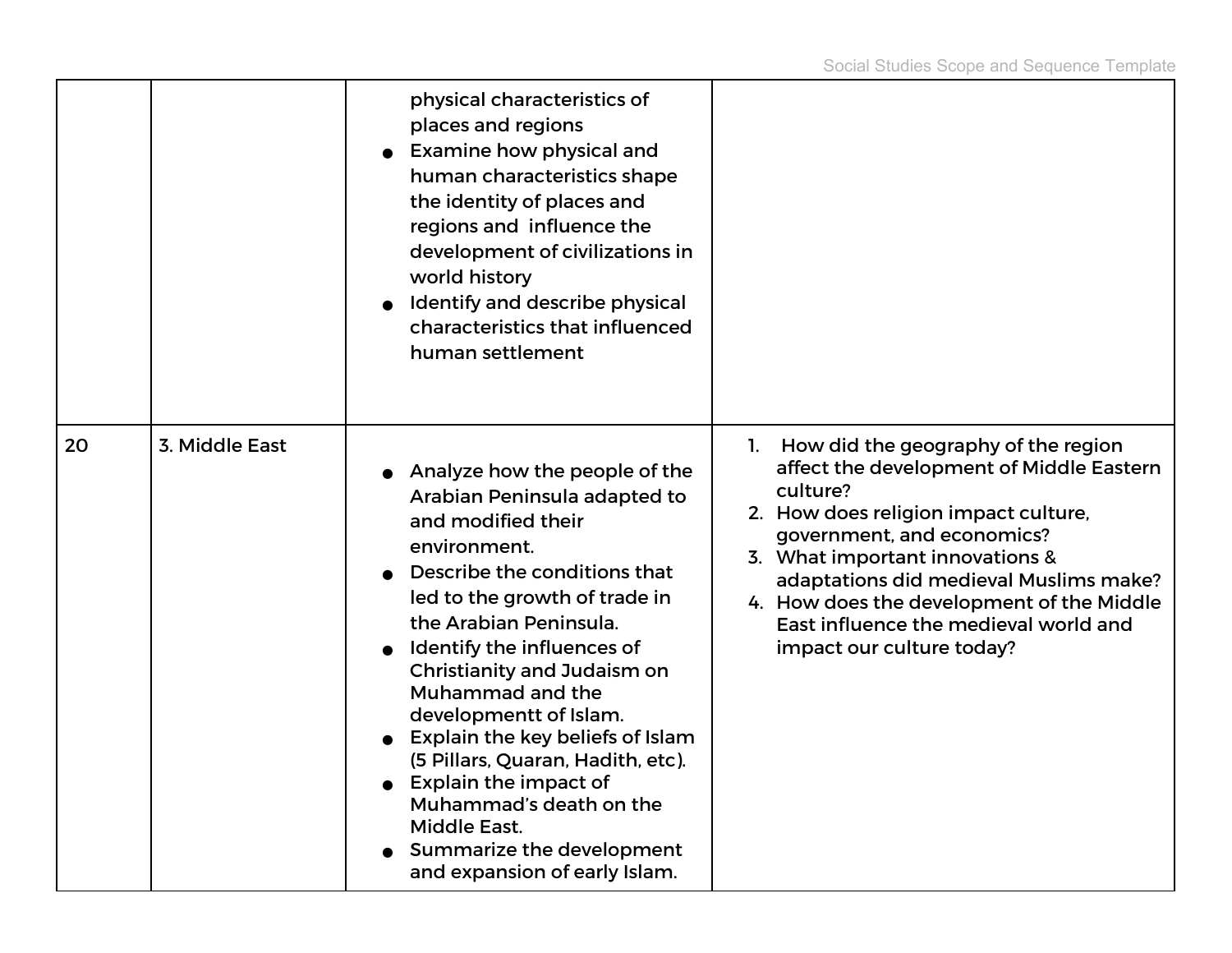|    |           | • Analyze the issues surrounding<br>the Islamic split between Sunni<br>and Shi'ite.<br><b>Explain how the Islamic culture</b><br>developed under the<br>Umayyads, Abbasids, and in<br>Islamic Spain.<br>Analyze and evaluate the<br>contributions of the Middle<br>East on the medieval world.<br>Explain the development and<br>importance of the Ottoman<br><b>Empire in the Middle East.</b>                                                                                                                                                                                                 |                                                                                                                                                                                                                                                                                                                                                                                                                                                                                                                                                                                           |
|----|-----------|-------------------------------------------------------------------------------------------------------------------------------------------------------------------------------------------------------------------------------------------------------------------------------------------------------------------------------------------------------------------------------------------------------------------------------------------------------------------------------------------------------------------------------------------------------------------------------------------------|-------------------------------------------------------------------------------------------------------------------------------------------------------------------------------------------------------------------------------------------------------------------------------------------------------------------------------------------------------------------------------------------------------------------------------------------------------------------------------------------------------------------------------------------------------------------------------------------|
| 20 | 4. Africa | Analyze the emergence,<br>growth and decline of African<br><b>Empires</b><br>$\circ$ A. Describe the<br>contributions of major<br>African monarchies.<br>cities, and trade<br>networks, such as Ghana,<br>Mali and Songhai<br><b>B. Analyze the cultural</b><br>and economic impact of<br>African regional and<br>worldwide trade routes<br>C. Summarize the factors<br>that led to the decline of<br>the African empires (5.5)<br>Analyze the methods used by<br>individuals and groups to<br>shape governmental policy and<br>actions in early world history -<br>Examine how religion shaped | Understand the impact and influence the<br>religion of Islam had on African<br>governments and trade<br>Understand how a surplus and scarcity of<br>specific resources led to the Trans-<br><b>Saharan Trade</b><br>Understand the similarities and<br>differences in the creation, rise, and fall of<br>the three West African Empires of Ghana,<br>Mali, and Songhai<br>Understand Mansa Musa's impact on<br>West Africa's economic, political, and<br>religious history<br>Understand the relationship between<br>Sub-Saharan African civilizations and<br>their European counterparts |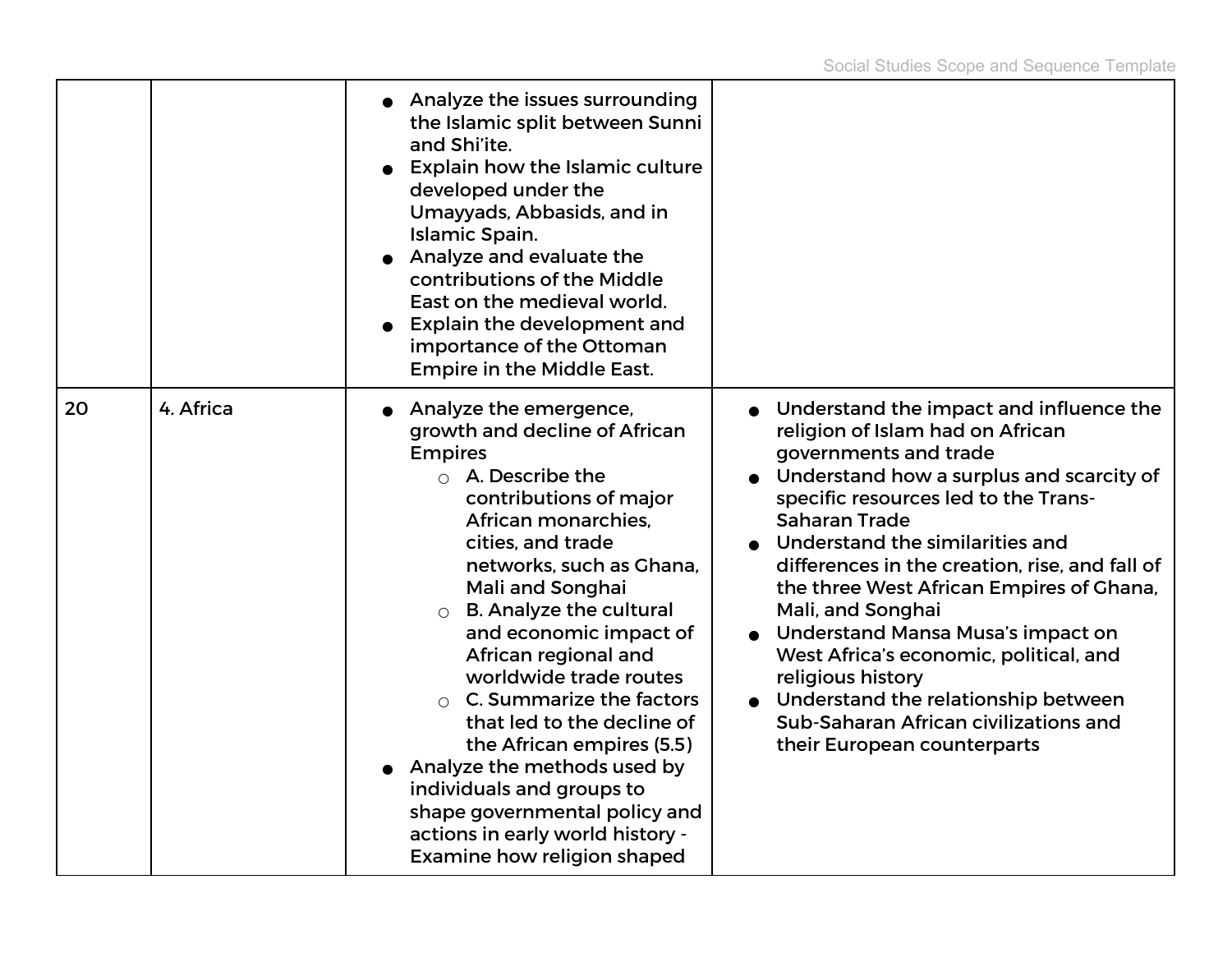|    |         | and influenced government<br>policy (1.1.C)<br><b>Explain how the development</b><br>of transportation and<br>communication networks<br>influenced the movement of<br>people, goods and ideas from<br>place to place, such as trade<br>routes in Africa (3. C.1.B)                                                                                                                                                                                                                                                                                                                                                                                                                                                                                                                                                                  |                                                                                                                                                                                                                                                                                                                                                                                                                                                                                                                                                                                                                                                                                                                                                      |
|----|---------|-------------------------------------------------------------------------------------------------------------------------------------------------------------------------------------------------------------------------------------------------------------------------------------------------------------------------------------------------------------------------------------------------------------------------------------------------------------------------------------------------------------------------------------------------------------------------------------------------------------------------------------------------------------------------------------------------------------------------------------------------------------------------------------------------------------------------------------|------------------------------------------------------------------------------------------------------------------------------------------------------------------------------------------------------------------------------------------------------------------------------------------------------------------------------------------------------------------------------------------------------------------------------------------------------------------------------------------------------------------------------------------------------------------------------------------------------------------------------------------------------------------------------------------------------------------------------------------------------|
| 25 | 5. Asia | Identify the various geographic<br>$\bullet$<br>regions within Asia and describe<br>the characteristics that make<br>them distinct regions.<br>Describe how geographic location,<br>$\bullet$<br>physical features, and natural<br>resources influence the economic<br>development of Southern, Eastern<br>and Southeastern Asian nations<br>• Describe the major geographic<br>and climatic characteristics for a<br>selected region in Asia.<br>Describe and analyze the cultural<br>characteristics and achievements<br>of the civilizations in South Asia<br>and East Asia.<br>Describe the effects and influence<br>of empires on culture and<br>development in South Asia and<br>East Asia.<br>Examine the religious diversity of<br>the countries of the South Asia.<br>Describe and compare the<br>development of Hinduism, | EQ: How did China's rivers contribute to<br>populated areas?<br>Obj: You will analyze maps and infer how<br>China's rivers contributed to its growth of cities.<br>EQ: How do the physical features of China<br>contribute to its history and development?<br>Obj: You will be able to identify physical<br>features of China and infer how they contribute<br>to China's history and development.<br>EQ: What are some of the diverse physical<br>features of China?<br>Obj: You will identify and label Asia's diverse<br>landscape. You will analyze the map and<br>demonstrate understanding of Asia's diverse<br>physical features.<br>EQ: How did China's rivers contribute to<br>populated areas?<br>Obj: You will analyze maps and infer how |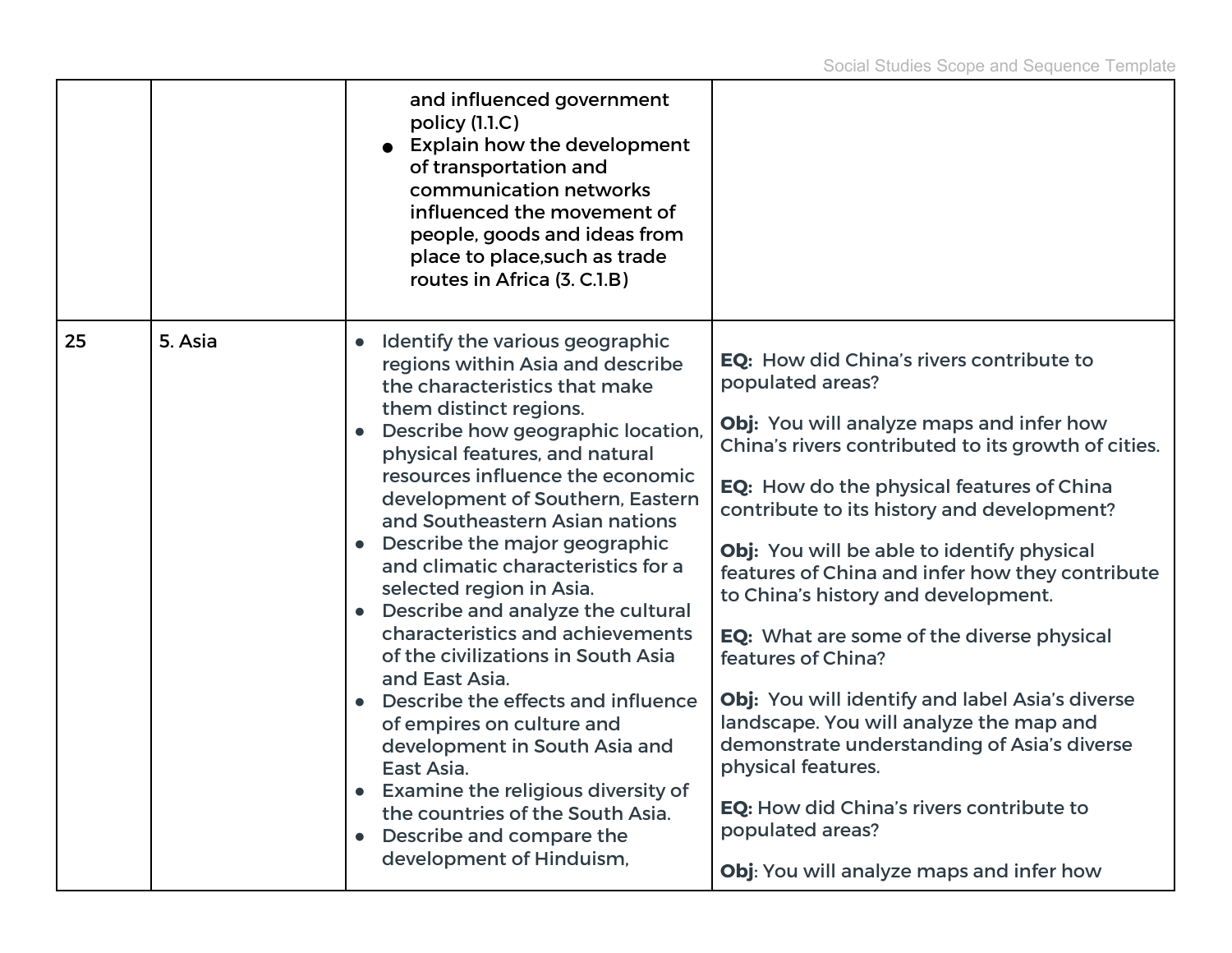| Buddhism, and Sikhism on the<br><b>Indian Sub-Continent.</b><br>• Explain and give examples how<br>Asian countries adapt to the high<br>population density of their<br>country. [MODERN CONNECTION]<br>• Identify a selected contemporary<br>issue and predict possible future<br>trends in East, Southeast, and<br><b>South Asia. [MODERN</b><br><b>CONNECTION]</b><br>• Compare the characteristics of<br>developing and developed<br>countries in East, Southeast, and<br>South Asia by reading and<br>classifying information from<br>charts and graphs. | China's rivers contributed to its growth of cities.<br>EQ: How do the physical features of China<br>contribute to its history and development?<br>Obj: You will be able to identify physical<br>features of China and infer how they contribute<br>to China's history and development.<br>EQ: What are some of the diverse physical<br>features of China?<br>Obj: You will identify and label Asia's diverse<br>landscape. You will analyze the map and<br>demonstrate understanding of Asia's diverse<br>physical features.<br>EQ: How have medieval Chinese discoveries<br>and inventions influenced the modern world?<br>Obj: You will explain the significance of<br>Chinese inventions and discoveries in history<br>and create an argument based on which one<br>has the most influence in the modern world.<br><b>EQ:</b> How did the Tang dynasty influence the<br>cultures of Japan, Korea and Southeast Asia?<br>Obj: Evaluate the influence of the Tang dynasty<br>on the cultures of Japan, Korea, and Southeast<br>Asia<br>EQ: How did moving the capital to Kyoto affect<br>the development of Japanese culture?<br>Obj: Explain factors that influenced the |
|--------------------------------------------------------------------------------------------------------------------------------------------------------------------------------------------------------------------------------------------------------------------------------------------------------------------------------------------------------------------------------------------------------------------------------------------------------------------------------------------------------------------------------------------------------------|----------------------------------------------------------------------------------------------------------------------------------------------------------------------------------------------------------------------------------------------------------------------------------------------------------------------------------------------------------------------------------------------------------------------------------------------------------------------------------------------------------------------------------------------------------------------------------------------------------------------------------------------------------------------------------------------------------------------------------------------------------------------------------------------------------------------------------------------------------------------------------------------------------------------------------------------------------------------------------------------------------------------------------------------------------------------------------------------------------------------------------------------------------------------------|
|--------------------------------------------------------------------------------------------------------------------------------------------------------------------------------------------------------------------------------------------------------------------------------------------------------------------------------------------------------------------------------------------------------------------------------------------------------------------------------------------------------------------------------------------------------------|----------------------------------------------------------------------------------------------------------------------------------------------------------------------------------------------------------------------------------------------------------------------------------------------------------------------------------------------------------------------------------------------------------------------------------------------------------------------------------------------------------------------------------------------------------------------------------------------------------------------------------------------------------------------------------------------------------------------------------------------------------------------------------------------------------------------------------------------------------------------------------------------------------------------------------------------------------------------------------------------------------------------------------------------------------------------------------------------------------------------------------------------------------------------------|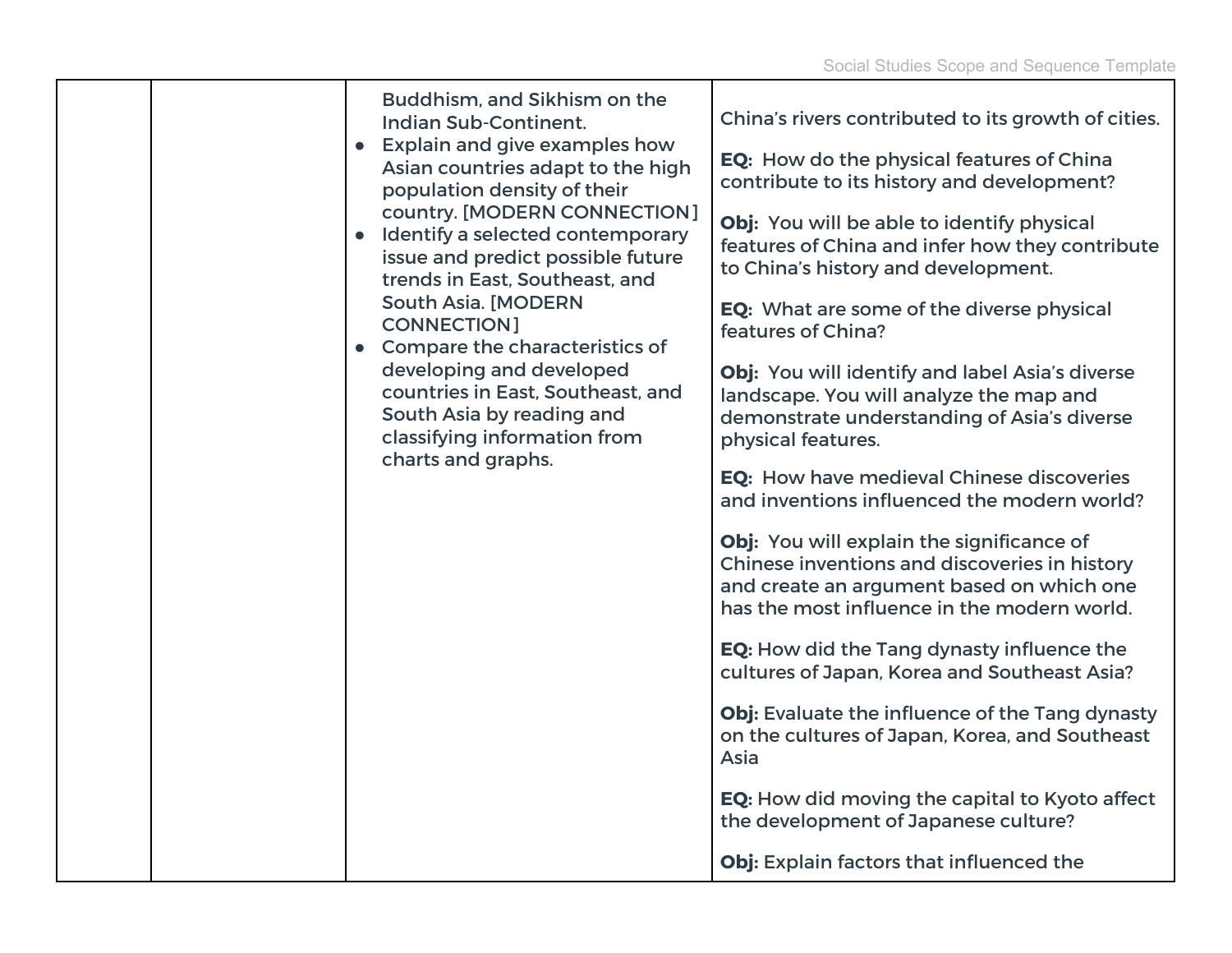|  | development of a national Japanese culture<br>between 800 and 1200.                                                                                                                                                                                                                                                              |
|--|----------------------------------------------------------------------------------------------------------------------------------------------------------------------------------------------------------------------------------------------------------------------------------------------------------------------------------|
|  | <b>EQ:</b> What is the difference between Aristocracy,<br>Meritocracy, and Nepotism? What challenge did<br>dynastic rulers face in governing the vast<br>territories of Imperial China? Which form(s) of<br>government-- Aristocracy, Meritocracy, or<br>Nepotism-- most helped Chinese Emperors rule<br>their vast territories? |
|  | Obj: Understand the merits of Nepotism,<br>Meritocracy, and Aristocracy in the government<br>of Imperial China.                                                                                                                                                                                                                  |
|  | EQ: What were some of the achievements of the<br>Tang and Song dynasties and how did they<br>influence the development of other cultures?                                                                                                                                                                                        |
|  | Obj: Identify and recognize the impact of the<br>achievements of the Tang and Song dynasties.                                                                                                                                                                                                                                    |
|  | EQ: What are the major beliefs of Shintoism and<br>how did these beliefs influence Japanese<br>culture?                                                                                                                                                                                                                          |
|  | Obj: Describe the major beliefs and influence of<br>Shintoism on Japan.                                                                                                                                                                                                                                                          |
|  | <b>EQ: How did Buddhism influence the Japanese</b><br>civilization?                                                                                                                                                                                                                                                              |
|  | Obj: Describe the influence of Buddhism on<br>Japan.                                                                                                                                                                                                                                                                             |
|  | EQ: What were the major social, political and                                                                                                                                                                                                                                                                                    |

т

┯

т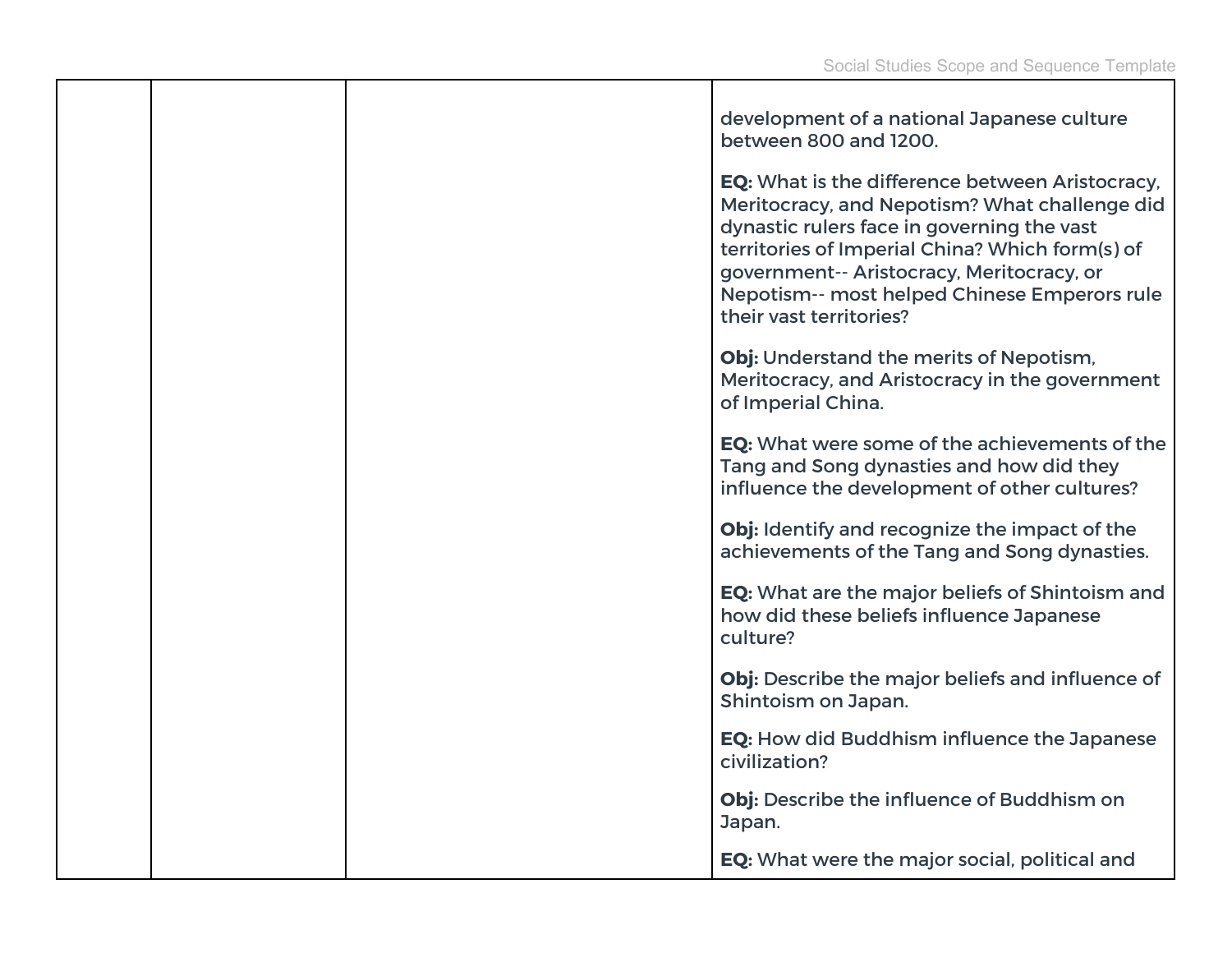|  | economic developments of feudalism in Japan?                                                                                                                                                          |
|--|-------------------------------------------------------------------------------------------------------------------------------------------------------------------------------------------------------|
|  | Obj: Examine the social, political and economic<br>development of feudalism in Japan.                                                                                                                 |
|  | EQ: How did the location of Japan affect the<br>development of its culture?                                                                                                                           |
|  | Obj: Evaluate the effects of isolation on Japan<br>during earlier times.                                                                                                                              |
|  | Obj: Create a thematic map summarizing how<br>key physical features found in the region of<br>Japan have served to both isolate and link<br>Japanese culture.                                         |
|  | <b>EQ:</b> Where were the Tang and Song dynasties<br>located?                                                                                                                                         |
|  | <b>EQ:</b> What were the civilization characteristics of<br>the Tang and Song dynasties?                                                                                                              |
|  | Obj: Interpret and evaluate data on maps and<br>graphs of the Tang and Song dynasties                                                                                                                 |
|  | Obj: Analyze and identify the civilization<br>characteristics that were apparent in the Tang<br>and Song dynasties. Note: To make this lesson<br>45 minutes, focus on the Tang and Song<br>Dynasties. |
|  | EQ: How vast was the Mongol Empire?                                                                                                                                                                   |
|  | <b>EQ:</b> How did the Silk Road affect the movement<br>of people, goods, and ideas?                                                                                                                  |
|  | Obj: Describe the expansion of the Mongol<br>Empire.                                                                                                                                                  |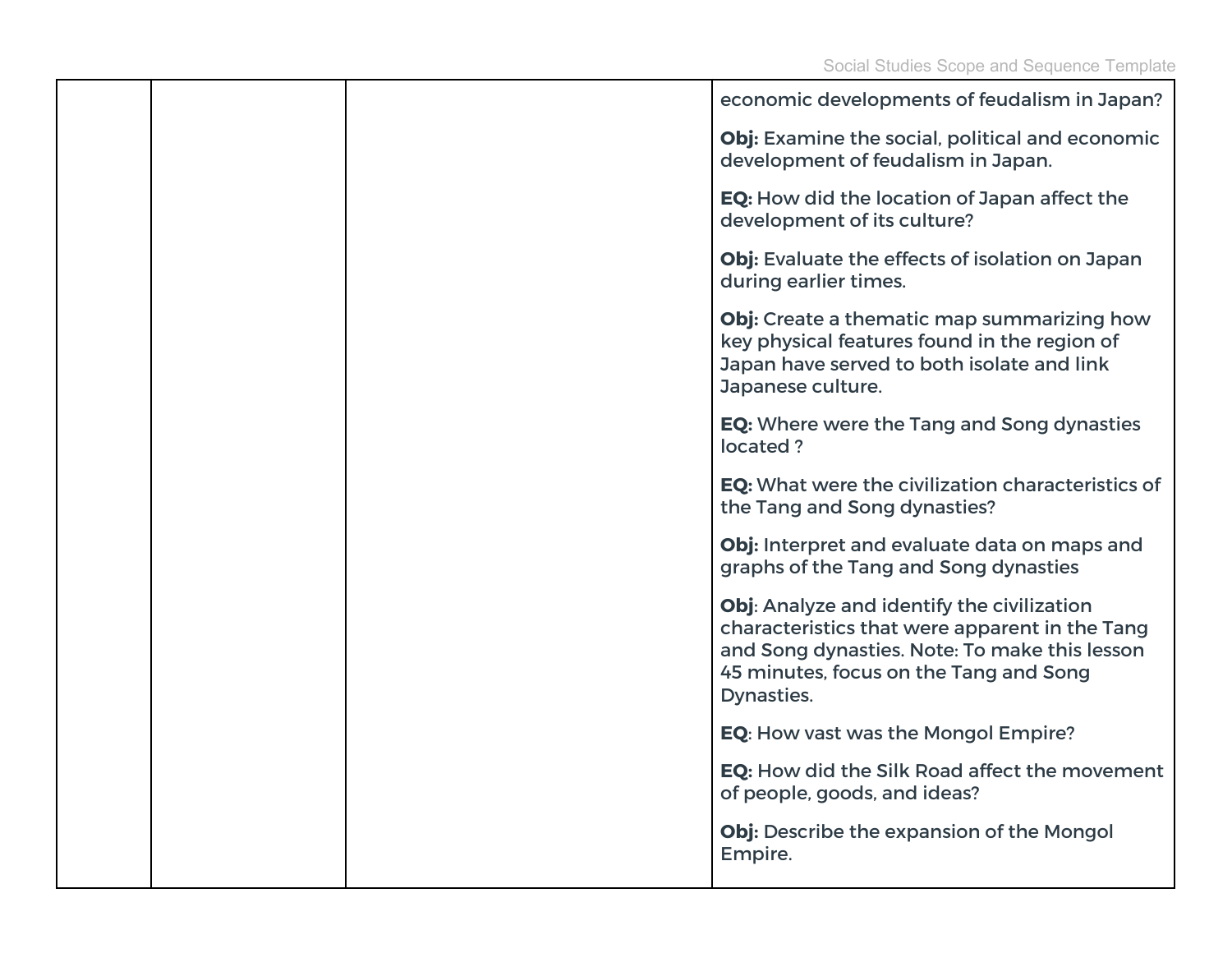|  | Obj: Analyze the influence of transportation on<br>the movement of people, goods, and ideas.                                                                                                                                                                     |
|--|------------------------------------------------------------------------------------------------------------------------------------------------------------------------------------------------------------------------------------------------------------------|
|  | <b>EQ:</b> Did the Mongol Empire have a positive or<br>negative impact on world history?                                                                                                                                                                         |
|  | Obj: Assess the accomplishments and impact of<br>the Mongol Empire.                                                                                                                                                                                              |
|  | <b>CIVICS 1.B.1</b> Analyze the methods used by<br>individuals and groups to shape governmental<br>policy and actions in early world history a.<br>Compare methods used in early world history<br>to change governments, such as coups,<br>elections and revolts |
|  | Obj: Describe the role of the samurai in Feudal<br>Japan.                                                                                                                                                                                                        |
|  | Obj: Compare samurai to European knights.                                                                                                                                                                                                                        |
|  | EQ: What roles did the samurai serve in<br>Japanese feudal society?                                                                                                                                                                                              |
|  | EQ: What were the similarities and differences<br>between European knight and the samurai?                                                                                                                                                                       |
|  | Obj: Identify the factors that led to the rise of<br>the shogun and the samurai.                                                                                                                                                                                 |
|  | Obj: Analyze how the feudal structure of Japan<br>promoted order and stability                                                                                                                                                                                   |
|  | <b>EQ:</b> Why did the shogun and samurai come to<br>power in Medieval Japan?                                                                                                                                                                                    |
|  | Obj: Examine the attributes that made Genghis<br>Khan a strong leader.                                                                                                                                                                                           |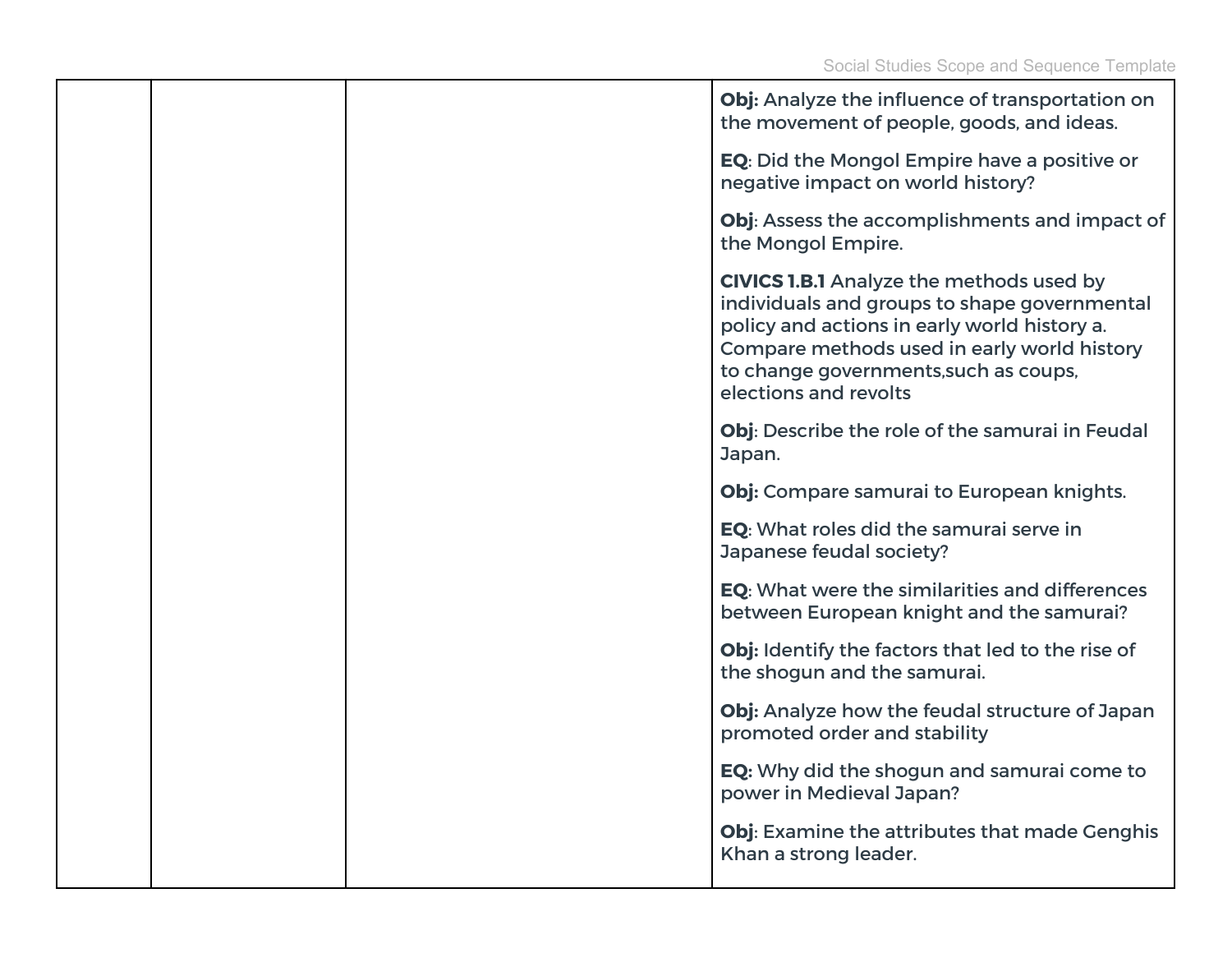|    |             |                                                                                                                                                              | Obj: Analyze the impact of Genghis Khan on the<br>Mongol Empire.                                                                                       |
|----|-------------|--------------------------------------------------------------------------------------------------------------------------------------------------------------|--------------------------------------------------------------------------------------------------------------------------------------------------------|
|    |             |                                                                                                                                                              | <b>EQ:</b> Why was Genghis Khan a successful leader?                                                                                                   |
|    |             |                                                                                                                                                              | <b>EQ:</b> How did Genghis Khan help to shape the<br>Mongol culture?                                                                                   |
|    |             |                                                                                                                                                              | 2.B.1. Explain how cultural diffusion influenced<br>the development of cultures                                                                        |
|    |             |                                                                                                                                                              | a. Identify cultural groups within a region<br>in early world history                                                                                  |
|    |             |                                                                                                                                                              | b. Describe factors that resulted in cultural<br>diffusion, such as trade, conflict and migration                                                      |
|    |             |                                                                                                                                                              | c. Describe interactions that promoted or<br>failed to promote relationships between<br>groups, civilizations, empires, and nations                    |
| 25 | 6. Americas | -Use geographic tools to locate<br>places and describe the human and<br>physical characteristics in early world<br>history<br>Use maps to compare geographic | How did the cultural achievements of the Maya,<br>Aztecs, and Incas impact other civilizations in<br>the Medieval World and our modern world<br>today? |
|    |             | locations of civilizations from world<br>history to Mesoamerica<br>-Examine how physical and human<br>characteristics shape the identity of                  | How does the geography of Central and South<br>America affect the people who lived there and<br>the historians who research it?                        |
|    |             | places and regions and influence the<br>development of civilization world<br>history                                                                         | How did the religious beliefs of the Inca, Maya,<br>and Aztec impact their daily life?                                                                 |
|    |             | -Examine the emergence, growth,<br>and decline of empires in the<br>Americas: Describe and trace the<br>development of political and social                  | How did the class structure of the Maya, Inca,<br>and Aztecs impact their daily life and<br>government?                                                |